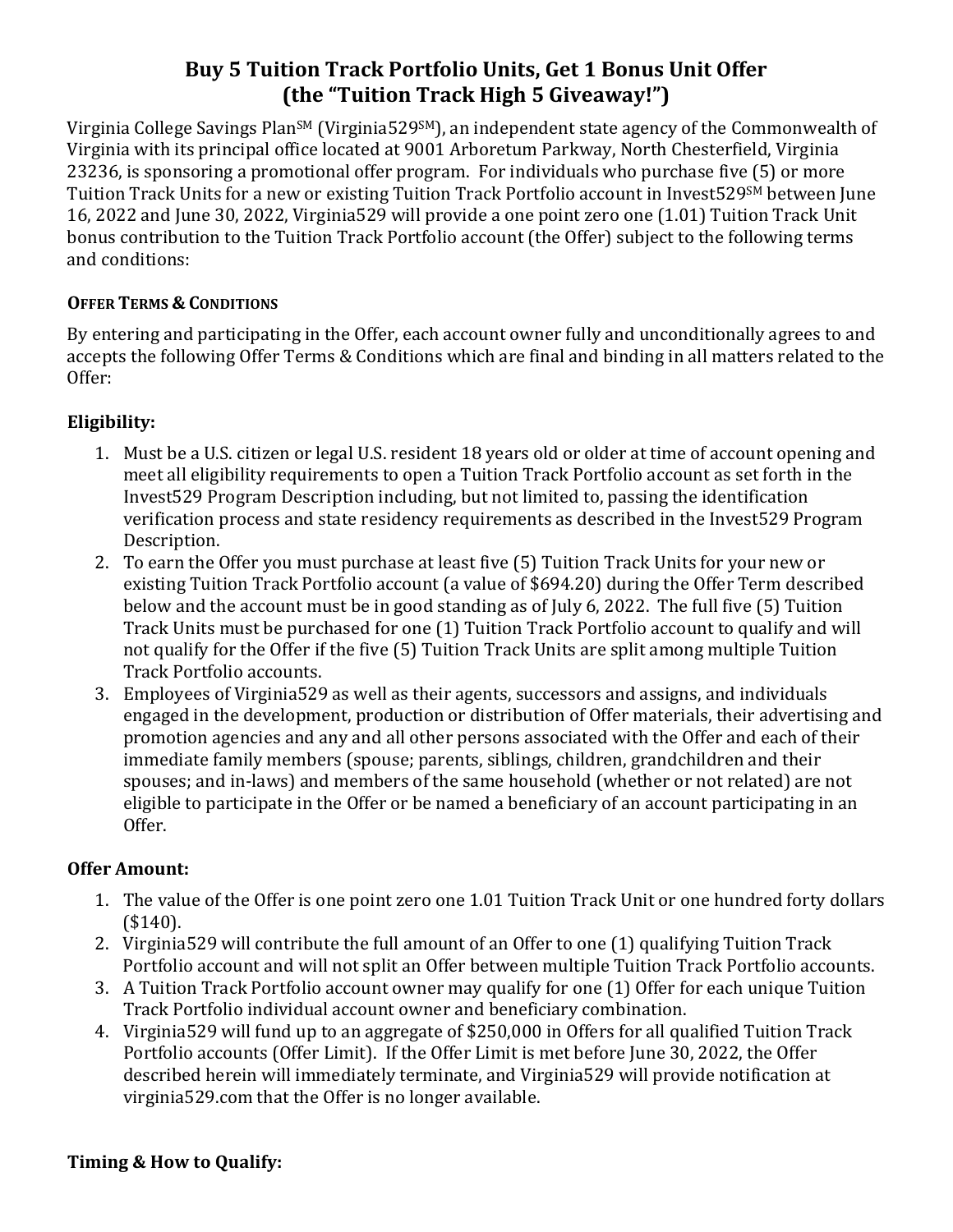- 1. The Offer begins June 16, 2022 at 12:00 a.m. ET and ends on June 30, 2022 at 11:59 p.m. ET (Offer Term).
- 2. During the Offer Term Tuition Track Portfolio account owners with a new or existing Tuition Track Portfolio account may qualify for the Offer if they purchase at least five (5) Tuition Track Units through the Virginia529 online portal (a value of \$694.20) and the account is in good standing on July 6, 2022 at 11:59 pm ET.
- 3. Virginia529 will contribute the Offer to qualifying Tuition Track Portfolio accounts on or about July 29, 2022.
- 4. Virginia529's computer and staff are the official timekeepers for the Offer.

## **Other Terms:**

- 1. In no event will Virginia529 be responsible or liable for any damages or losses of any kind for lost, late, misdirected, incomplete, or invalid online Invest529 account applications. Virginia529 is not responsible or liable for any technical difficulties experienced by account owners, including but not limited to issues with the internet.
- 2. Invest529 accounts and the Offer funds are governed in accordance with the Virginia529 Invest529 Program Description & Privacy Policy. The Virginia529 Invest529 Program Description & Privacy Policy is available at Virginia529.com and account owners are responsible for reviewing a copy of the document. By participating in the Offer and an Invest529 account, account owners acknowledge that they have read and accepted the terms of the Virginia529 Invest529 Program Description & Privacy Policy.
- 3. Account owner will be solely responsible for any applicable local, state, and federal taxes on the Offer. Offer funds will be reported to the IRS on Form 1099-Q upon withdrawal and it is the account owner's responsibility to consult a tax adviser concerning the tax implications of accepting this Offer.
- 4. The Offer may not be redeemed for cash and no exchanges or substitutions are permitted.
- 5. If, in Virginia529's sole discretion, an individual is found to be ineligible to open a Tuition Track Portfolio account or not in compliance with these Offer Terms & Conditions, Offer will be forfeited and returned to Virginia529 in its sole discretion. Interpretation of and determinations on the correct application of these Offer Terms & Conditions shall be made by Virginia529 in its sole discretion and its decisions regarding these matters shall be final. In no event will Virginia529 be responsible or liable for any damages or losses of any kind should account owner be found ineligible for an Offer.
- 6. By participating in the Offer, each account holder agrees to indemnify, hold harmless, and waive any claims against Virginia529, and any of the affiliates, employees, directors, officers, agents, representatives, and assigns of Virginia529, made by account owners, beneficiaries, or any other third parties arising directly or indirectly out of, or in any way connected with, this Offer or in connection therewith.
- 7. By participating in the Offer, each account owner agrees that the Offer shall be governed by, and construed in accordance with, the laws of the Commonwealth of Virginia without regard to any choice of law or conflict of law rules. Account owner agrees that venue for any litigation arising out of or related to this Offer or these Offer Terms & Conditions shall be in state court located in Chesterfield, Virginia and hereby consents to same.
- 8. The Offer is subject to all applicable federal, state, and local laws. Void where prohibited.
- 9. Virginia529 reserves the right to modify, extend, suspend, or terminate the Offer if it determines, in its sole discretion, that the Offer is technically impaired or corrupted or that fraud or technical problems, failures or malfunctions or other causes beyond Virginia529's control have destroyed or severely undermined or to any degree impaired the integrity, administration, security, and/or feasibility of the Offer as contemplated herein.
- 10. These Offer Terms and Conditions cannot be modified or amended in any way except in a written document issued in accordance with law by a duly authorized representative of